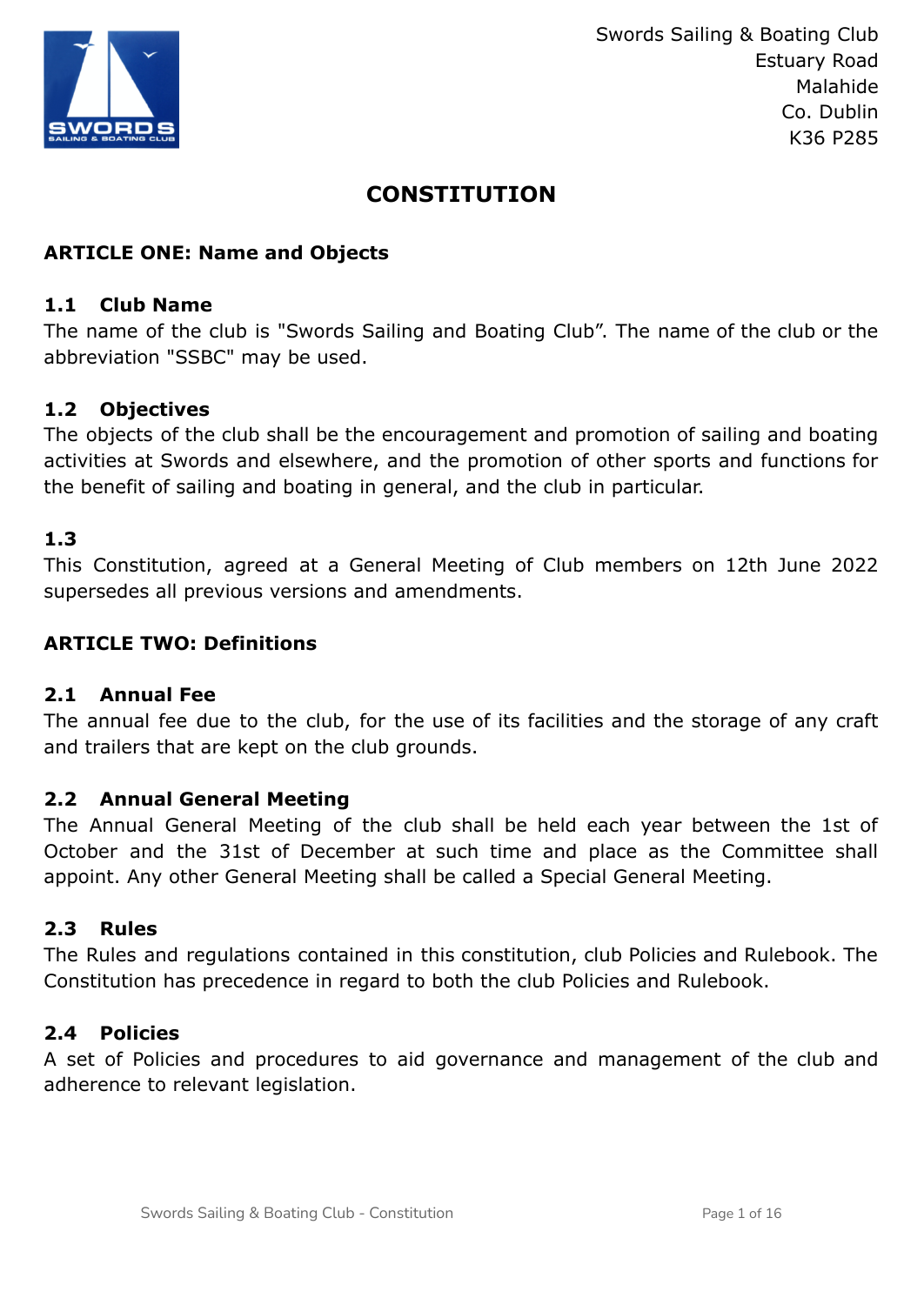

# **2.5 Rulebook**

The Rulebook contains Rules by which SSBC operates and is in addition to any Rules contained in the constitution and Policies of the club.

# **ARTICLE THREE: Membership**

# **3.1 Ordinary Members**

An Individual Over eighteen (18) years of age who has voting rights.

# **3.2 Family Members**

Couples, partners and parent(s) who shall each rank as Ordinary Members, and their children who have not reached eighteen (18) years of age at the start of the current Membership year, or who are full time students or apprentices up to age of twenty four (24).

# **3.3 Juniors**

Juniors are the children of Family Members.

#### **3.4 Social Member**

A clubhouse only Membership for those that do not pursue water based sailing activities.

#### **3.5 Honorary Members**

An honorary member will be an Ordinary Member without the requirement to pay fees. The club Committee shall have the power to elect Honorary Members for a period decided by the Committee.

#### **3.6 Temporary Members**

Temporary Members consist of the following:

- Guests of any Member whilst they are on club property or are participating in water-based activities;
- Visiting sailors and their guests who are competing in Open Events at the club;
- Any individual attending and using club facilities, including the running of courses by a third party organisation(s).

# **3.7 Agreement to be Bound by the Constitution**

All Members (including Temporary Members) of the club are subject to and agree to be bound by the constitution.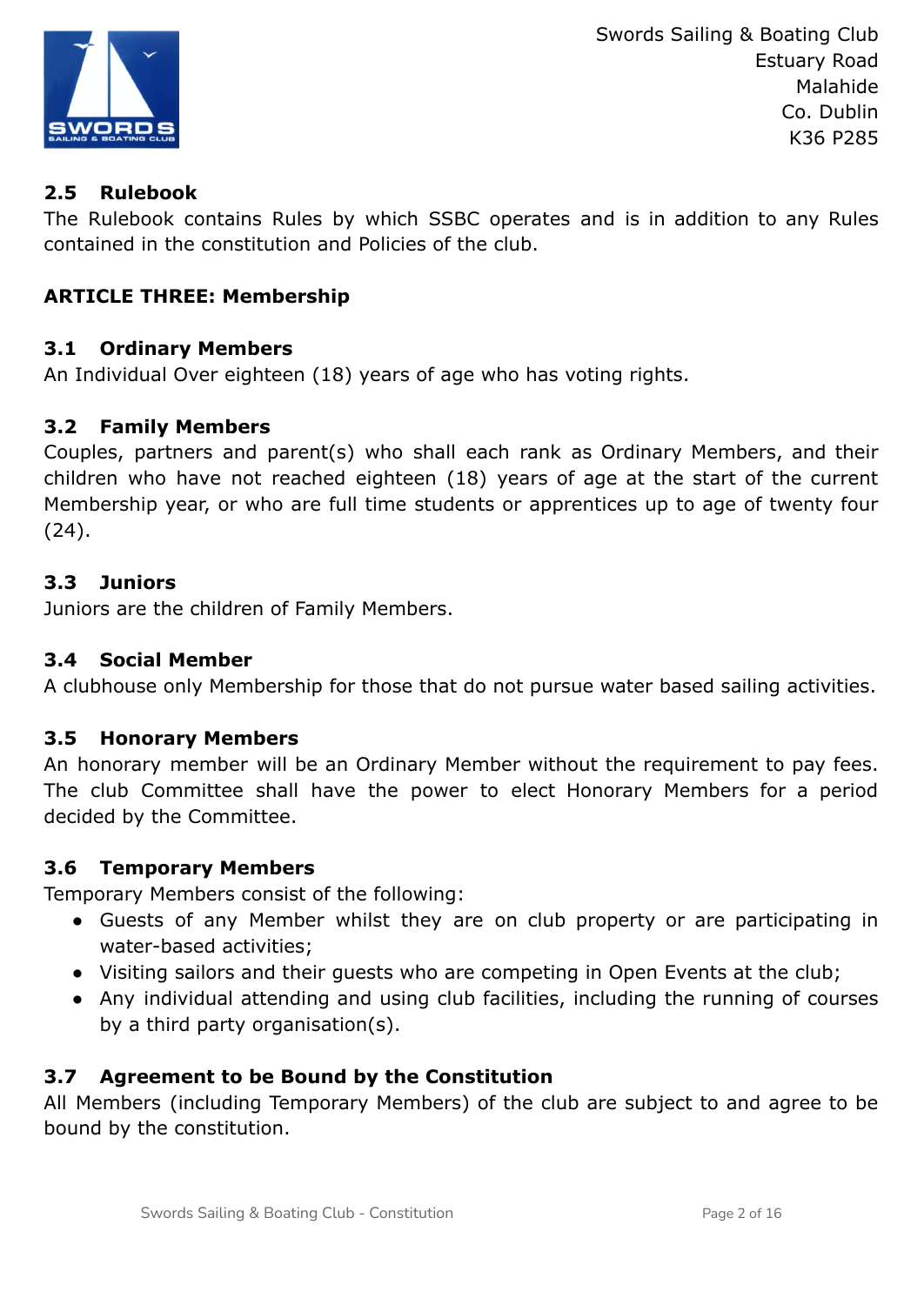

# **3.8 Application for Membership**

Application for Membership shall be on the appropriate application form with the name of the person that recommends/proposes their Membership noted. Full payment of applicable fees must be made with the application. The applicant's name shall be emailed to the current Membership, with a notice period of 30 days for members to reply before the application is approved and minuted by the Committee.

# **3.9 Election of All New Members**

The election of all new Members shall be by resolution of the Committee with a majority of at least 4 to 1 in favour.

# **3.10 Access to club documentation**

All Members shall have access to online copies of the constitution, Policies and Rules of the club.

# **ARTICLE FOUR: Fees and Levies**

# **4.1 Fees**

Fees are due to the club, on an annual basis, for the use of its facilities and the storage of any craft and trailers that are kept on the club grounds. The fees for the following categories shall be fixed for the coming year at each Annual General Meeting.

- Entrance Fee;
- Ordinary Membership;
- Family Membership;
- Social Membership.

# **4.2 Levies**

The Committee shall have the power to impose such levy or levies upon the Members as are passed by a resolution of the Ordinary Members at a general meeting.

# **4.3 Membership Period and Fee Payment**

The Membership period shall run from 1st March until the last day of February in the following calendar year. Fees shall be due on the 1st day of January prior to the commencement of the Membership period. Fees for the current year are payable no later than the last day of February. Fees for new Members shall be payable with their application, and shall remain valid until the last day of February in the following year. Fees paid by New Members joining after the 1st September in any given year shall include their Membership for the next full year.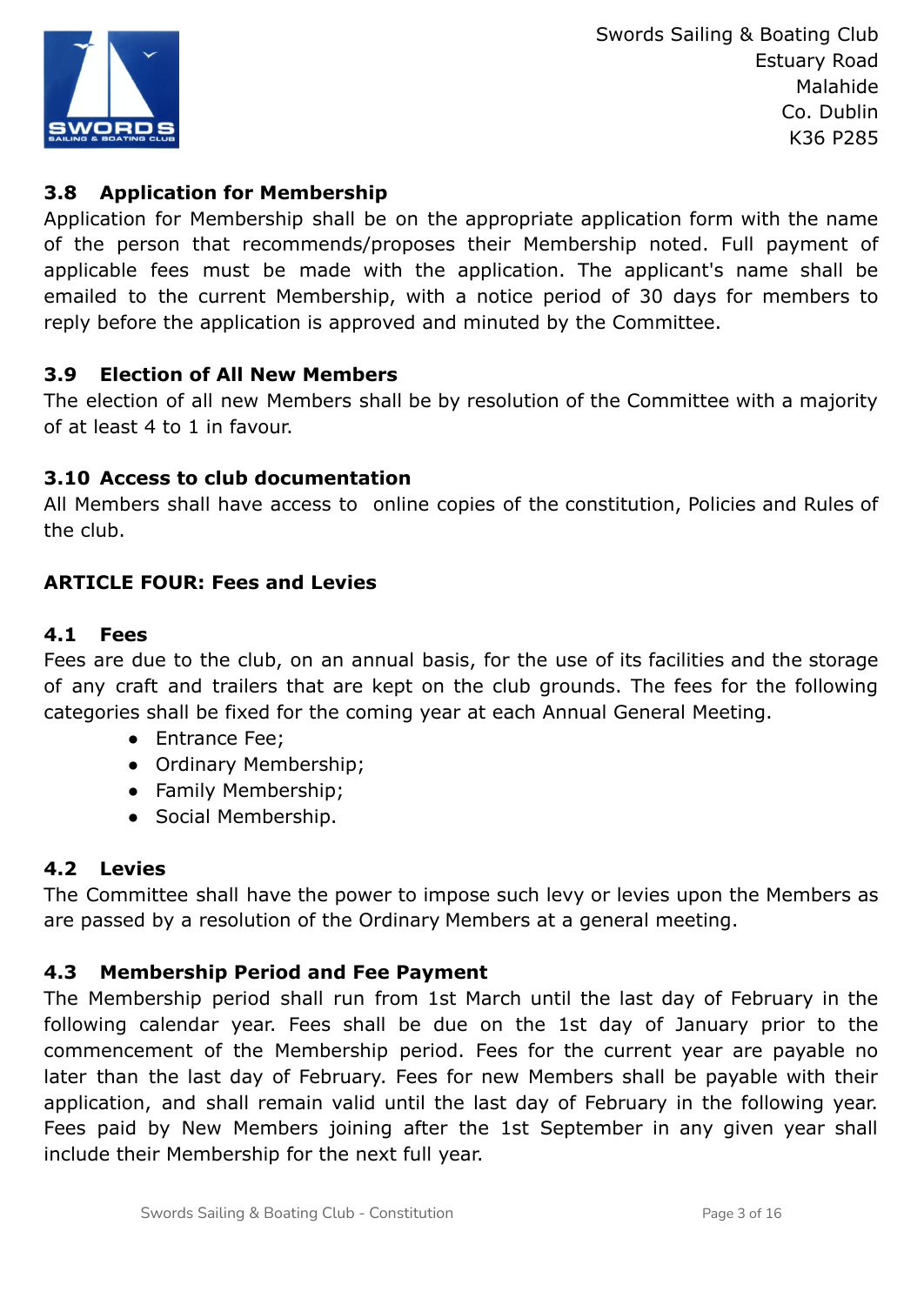

# **4.4 Membership Participation**

Only paid up Members can participate in any club activities.

#### **4.5 Membership Arrears**

Membership of the club shall cease if a member is in arrears on the last day of February, unless they joined after the 1st September in the previous year, in which case their Membership will cease the following year on the last day of February.

Application for re-election must be accompanied by any arrears, and re-election will be at the discretion of the Committee. The Committee may waive this rule regarding application for re-election, on receipt of the arrears and a satisfactory explanation of the delay. This rule shall not operate to relieve a member of any liability in the event of the club's insolvency.

# **4.6 Refunds**

Refunds of fees, subscriptions, or levies shall be at the discretion of the Committee, except as otherwise provided in these Rules.

#### **4.7 Omissions**

Where, at an Annual General Meeting, the Members neglect or omit to fix fees for a11 or any of the categories of Membership, the previous year's rates of fees shall apply for the coming year.

#### **ARTICLE FIVE: Termination of Membership**

#### **5.1 Resignation**

Members may resign from Membership of the club at any time, provided written notice is given to the Hon. Secretary. The resignation shall be effective on the last day of the calendar month after notice is received. Resignation shall not relieve a member from any liability prior to the effective date of such resignation, in the event of the club's insolvency.

# **5.2 Code of conduct and disciplinary process**

Breaches of the code of conduct for Members shall be dealt with by the club under the club's disciplinary procedure.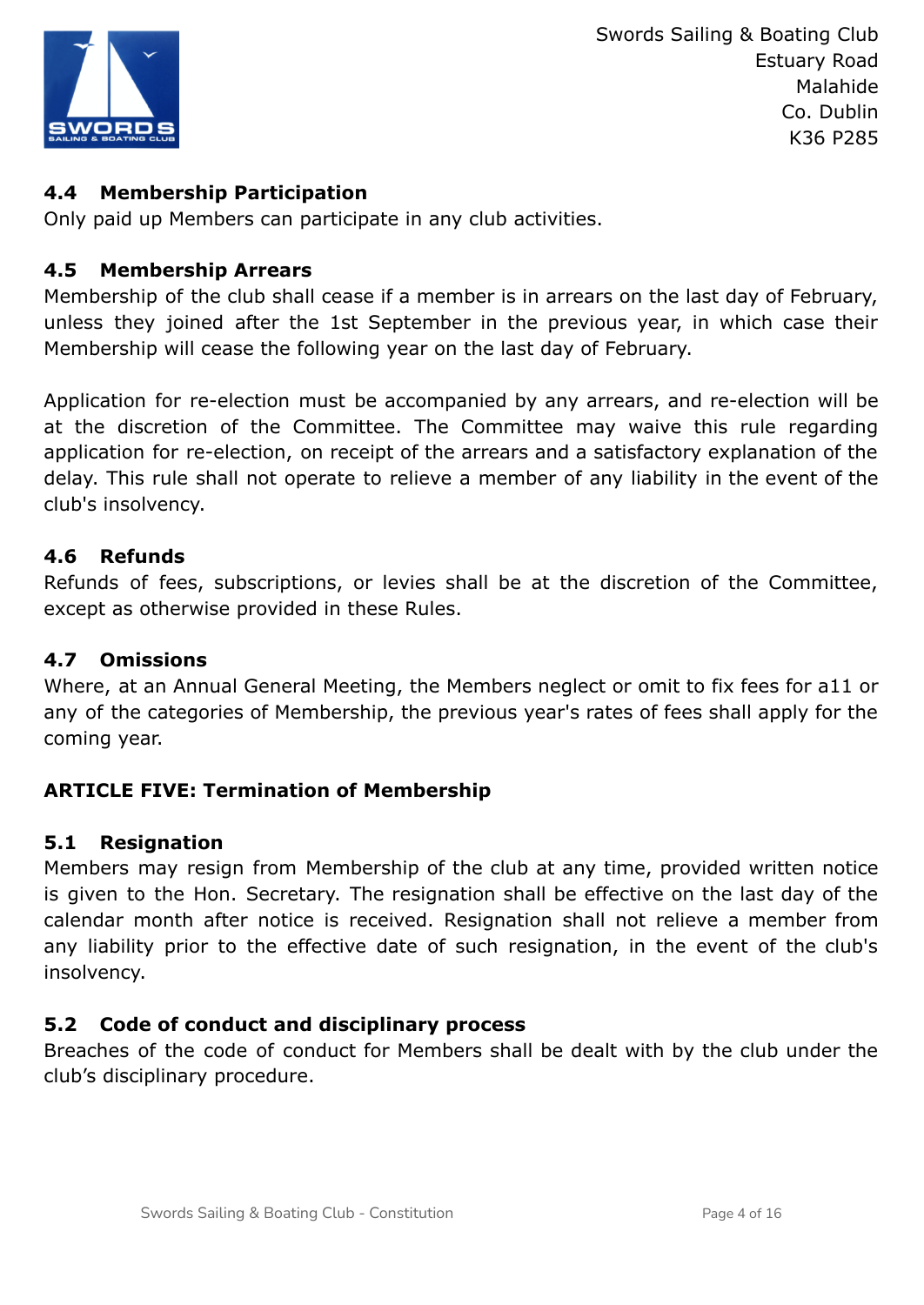

# **5.3 Suspension - Committee power**

The Committee shall have the power to suspend a member from taking part in club activities and/or using club facilities for a period not exceeding one month on each occasion, where it is found that the said member is in breach of the Rules of the club. and/or whose conduct has, or is likely to bring the club into disrepute.

#### **5.4 Notification**

In all cases of proposed suspension or expulsion, the member shall be given seven days' notice in writing (Club email acceptable) of the meeting at which the matter shall be considered. The member and any witnesses that the member or the Committee may call, shall be entitled to be heard before any Committee ballot is taken on the matter.

# **5.5 Suspension not exceeding one month**

Suspension for a period not exceeding one month shall be effective after the adoption of a resolution of the Committee, by ballot, where a two-thirds majority of Committee Members present, is in favour of suspension.

# **5.6 Expulsion or Suspension**

Expulsion from Membership, or suspension for a period exceeding one month, shall be effective after the adoption of a resolution of the Committee, by ballot, where a two-thirds majority of Committee Members present, is in favour of expulsion or suspension.

#### **5.7 Liability**

Any disciplinary sanction imposed, shall not relieve a member of any liability during the period of such sanction, in the event of the club's insolvency. An expelled member shall cease to have any claim on the club or its property or funds, as she/he would have by right of Membership. No refund of fees shall be made in the case of any disciplinary sanction. Expulsion will not relieve a member of any liability prior to the effective date of such expulsion in the event of the club's insolvency.

#### **ARTICLE SIX: Management**

#### **6.1 Management**

The affairs of the club shall be managed by the club Committee, elected for not less than one year by the general body of Members, as provided for by this constitution, and subject to annual re-election, as provided for by this Constitution.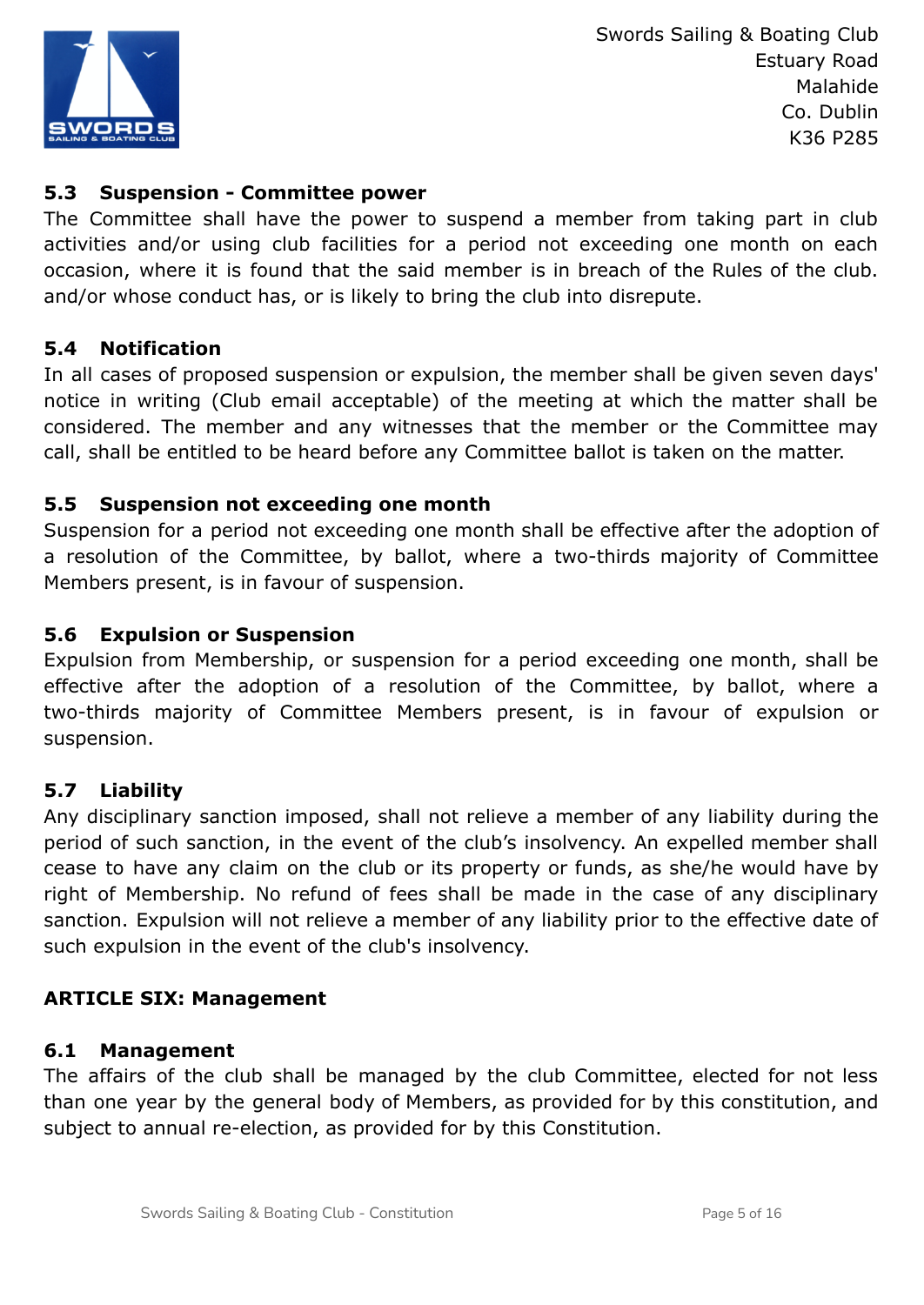

# **6.2 Committee**

The Committee shall consist of the following Honorary Officers:

Commodore, Vice Commodore, Secretary, Treasurer, Sailing Secretary, Junior Affairs Officer, and up to five Ordinary Members.

# **6.3 Meetings**

The Committee shall meet at least once a month for the despatch of business, adjourn, or otherwise regulate their meetings as they think fit. The quorum necessary for the transaction of business of the Committee shall be five Members.

# **6.4 Chairman**

The Commodore or in his/her absence the Vice Commodore shall act as chairman at all meetings of the Committee. In their absence, the Members of the Committee present, shall elect one of their number as Chairman by a simple majority.

# **6.5 Notice of Meetings**

The chairman shall summon all meetings of the Committee to carry out Committee business.

# **6.6 Voting**

Except as otherwise provided for in this constitution, resolutions of the Committee shall be decided by simple majority. In the event of an equality of votes for and against a resolution, the chairman shall have a second or casting vote.

# **6.7 Conflict of interest, declaration for Members**

All Members of the Committee, Sub Committees and Ordinary Members are obliged to advise the Chairman of any circumstances where there may be a potential conflict of interest or personal gain arising from their participation on a Committee or at a General Meeting.

A conflict of interest will be determined by a two thirds majority of the Committee Members, and will be noted in the minutes of the meeting. Where conflict exists the Member cannot take part in any Committee discussion or decisions.

Failure to advise the Chairman of any potential conflict may lead to subsequent disciplinary proceedings.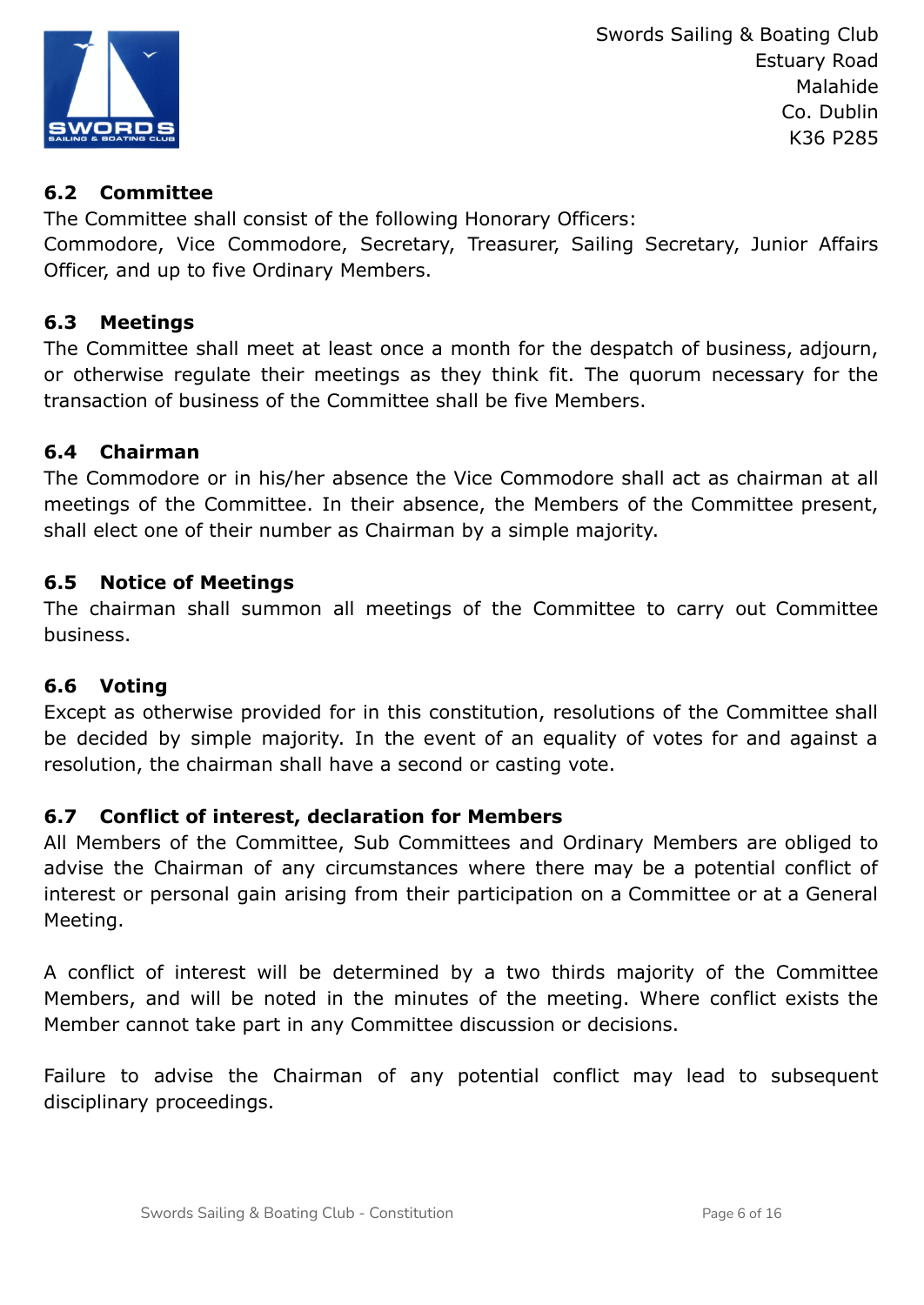

# **6.8 Minutes**

The Committee shall cause to be recorded, written minutes for all General and Committee meetings, to include the attendance and details of all resolutions and proceedings at each meeting. Summary reports of all sub-Committee meetings shall be given at all Committee meetings and duly recorded.

# **6.9 Retention of Minutes**

The Minutes shall normally be in the custody of the Honorary Secretary. and shall be made available for inspection within seven days on receipt of a written request from an Ordinary Member of the club who is not suspended, in arrears of payment or expelled.

# **6.10 Sailing Sub-Committee**

The Sailing Sub-Committee, if and when convened, shall manage and control sailing and boating activities of the club subject to any direction given by the Committee, and shall be responsible to the Committee. The Sailing Sub-Committee shall have all the powers and duties of a Race Committee as set out in the International Racing Rules Irish Yachting Association Rules.

#### **6.11 Sailing Sub-Committee Members**

The Sailing Sub-Committee shall consist of Vice-Commodore, Sailing Secretary, Junior Affairs Officer, and at least one Ordinary Member appointed by the Committee, and may have in addition one representative of each class of boat and/or activity defined by the Committee from time to time. The quorum for the transaction of business shall be two Members of this Sub-Committee.

#### **6.12 Other Sub-Committees**

Other sub-Committees may be appointed from time to time by resolution of the Committee, defining terms of reference, duration. and constitution, subject to a minimum of three Members one of whom is a member of the Committee. All sub-Committees existing prior to an Annual General Meeting shall remain in office until the first meeting of the new Committee.

# **ARTICLE SEVEN: General Meetings**

**7.1** The Annual General Meeting of the club shall be held each year between the 1st of October and the 31st of December at such time and place as the Committee shall appoint. Any other General Meeting shall be called a Special General Meeting.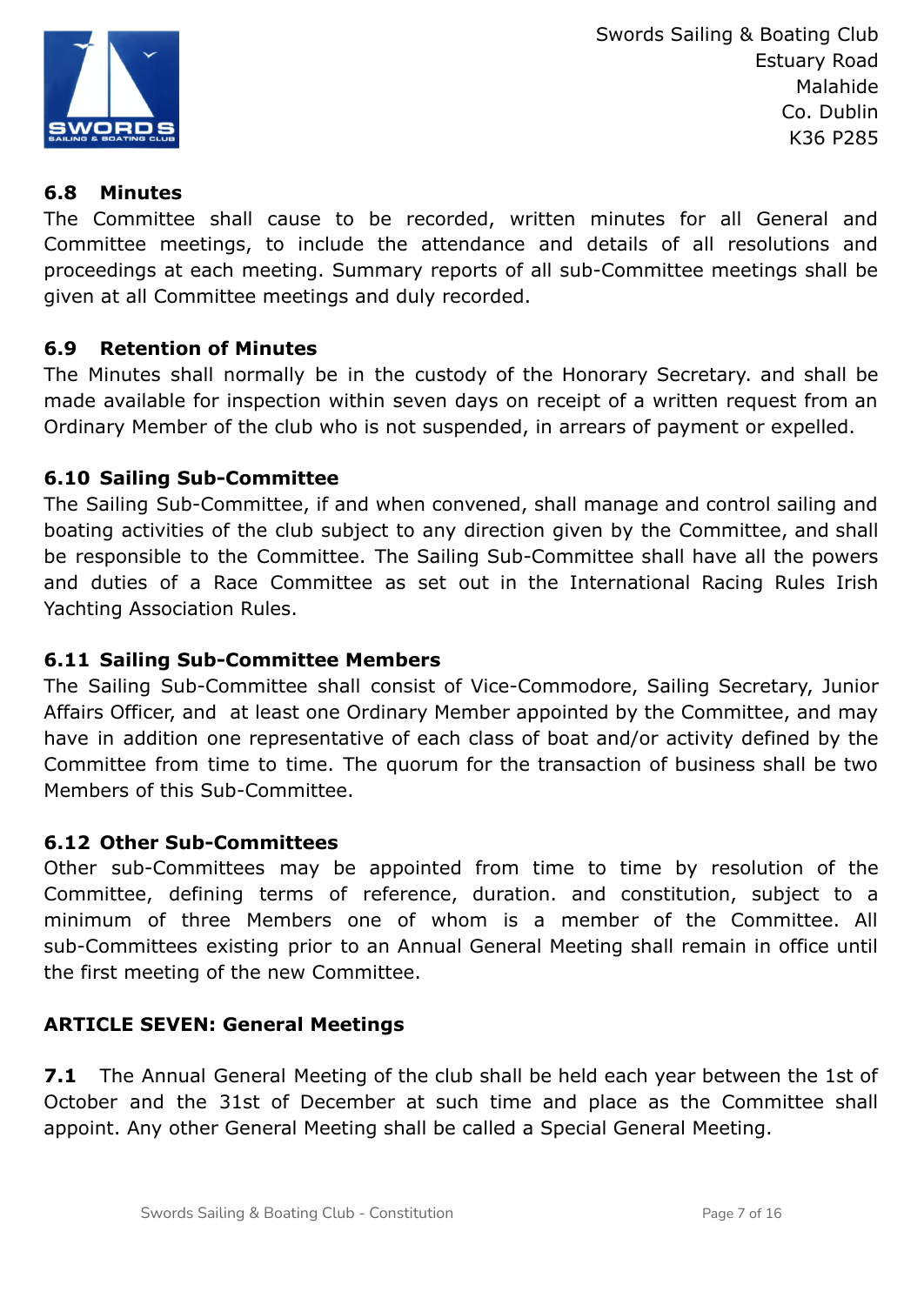

**7.2** The Annual General Meeting shall be summoned by the Hon. Sec. on the instructions of the Committee. A Special General Meeting may be summoned by the Hon.Sec. on either the instructions of the Committee or receipt of a requisition to that effect, stating the objective of such a meeting, signed by at least ten Ordinary Members, who are not suspended, in arrears of payment or expelled.

**7.3** Notice of a General Meeting shall be given to all Ordinary Members at least fourteen days in advance of the meeting. The time, date, place and subject matter shall be included in the notice. Accidental omission or non-receipt of notice shall not invalidate the proceedings at the meeting.

**7.4** The Annual General Meeting shall deal with the following:

- (a) The minutes of the last Annual General Meeting;
- (b) The reports of the Committee and Officers for the year;
- (c) Receiving the accounts, balance sheet, and Auditor's report thereon for the year ending;
- (d) Election of Officers, Committee, and Auditor(s);
- (e) Resolutions;
- (f) Fixing of Fees for the coming year;
- (g) Any Other Business.

**7.5** At all General Meetings the Commodore, or in his/her absence the Vice-Commodore shall act as Chairman. In their absence an Ordinary Member elected by a simple majority of the eligible Members present and voting, shall act as Chairman.

**7.6** No business shall be transacted at a General Meeting unless a quorum of twenty five percent of the Ordinary Members entitled to vote is present.

**7.7** If within ha1f-an-hour after the time appointed for holding the General Meeting a quorum is not present, the meeting, if convened on the requisition of Members, shall be dissolved. In other cases it shall stand adjourned to the same day in the next week and at the same time and place. If this is not possible, arrangements shall be made to redirect Members to a new venue. If at the adjourned meeting a quorum is still not present within half-an-hour of the appointed time, the Members present shall form a quorum.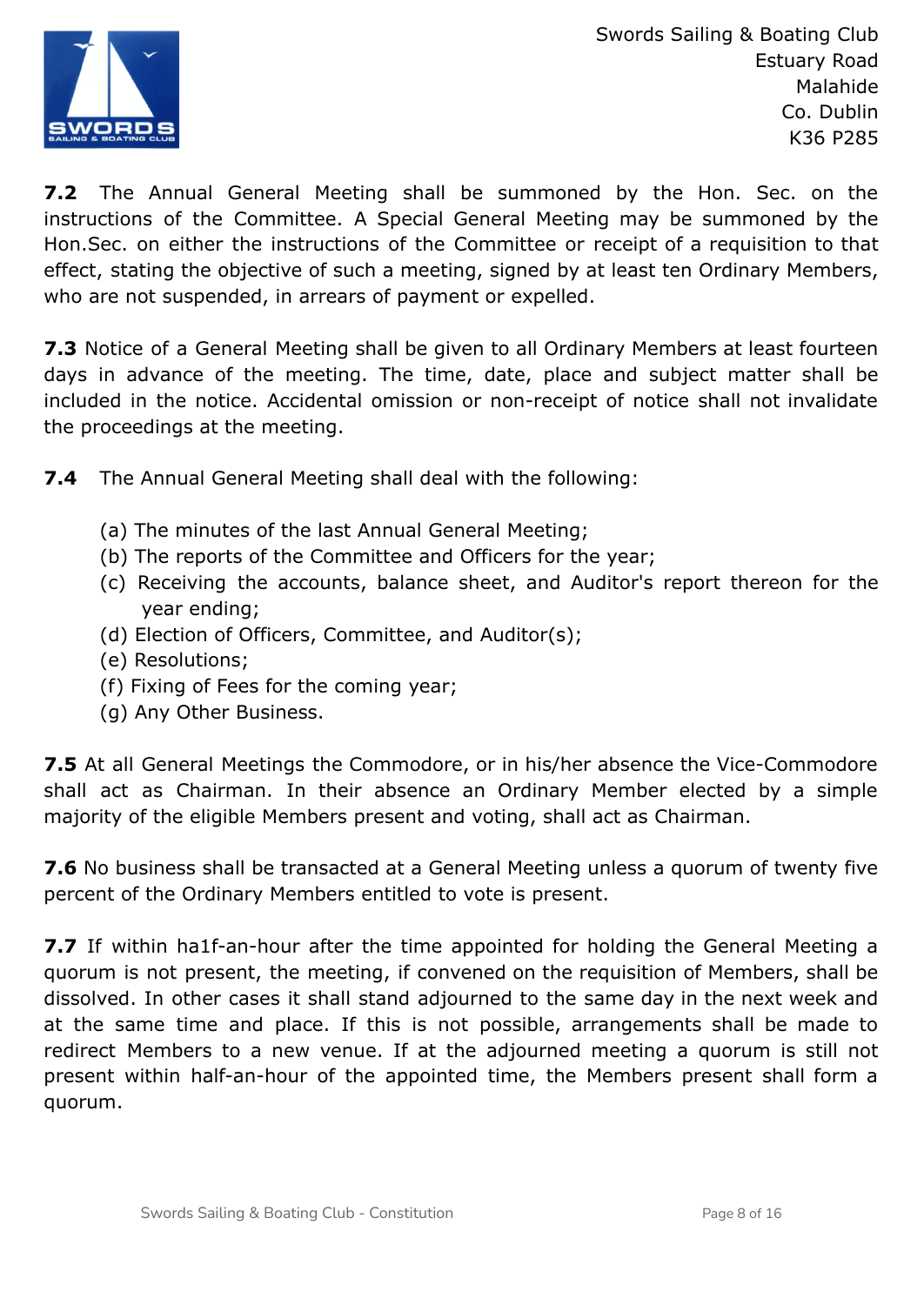

**7.8** The Chairman may, with the consent of a majority of the Members present who are entitled to vote at a General Meeting, at which a full quorum is present, adjourn the meeting, but no business shall be transacted at any other meeting, other than the business left unfinished at the meeting at which the adjournment took place. No notice shall be given except in the case of an adjournment of thirty days or more, when the Rules for notice of a General Meeting shall apply.

**7.9** At any General Meeting of the club, a resolution or proposal shall be deemed to be carried by a majority of those Members present, entitled to vote, and voting, except as otherwise provided for in this constitution.

**7.10** At any General Meeting of the club, a resolution or proposal shall be decided on a show of hands except as otherwise provided for with the constitution. A ballot may be demanded by the Chairman, or at least three eligible Members before the show of hands takes place. A demand for a ballot may be withdrawn.

**7.11** In the event of a ballot the Chairman may appoint such scrutineers, who are not suspended, in arrears of payment or expelled as is deemed necessary for the proper conduct of a ballot, and will direct the manner in which the ballot shall take place.

**7.12** The Chairman shall declare the result of the vote taken and the recording of his/her declaration in the minutes of the meeting shall be conclusive evidence of the result without proof of the number or proportion of votes for and against.

**7.13** Each Ordinary Member present shall have one vote on each resolution and proposal.

**7.14** In the event of a tie on any matter the Chairman shall have a second or casting vote.

**7.15** Objections to the eligibility of any voter may be raised only at the General Meeting, or adjourned General Meeting at which the vote is being tendered. The Chairman's decision on any such objection shall be final and conclusive, provided it is in accordance with the constitution.

**7.16** A proposal to adjourn a meeting shall be voted on immediately. A vote on any other business shall be taken at such time as the Chairman elects.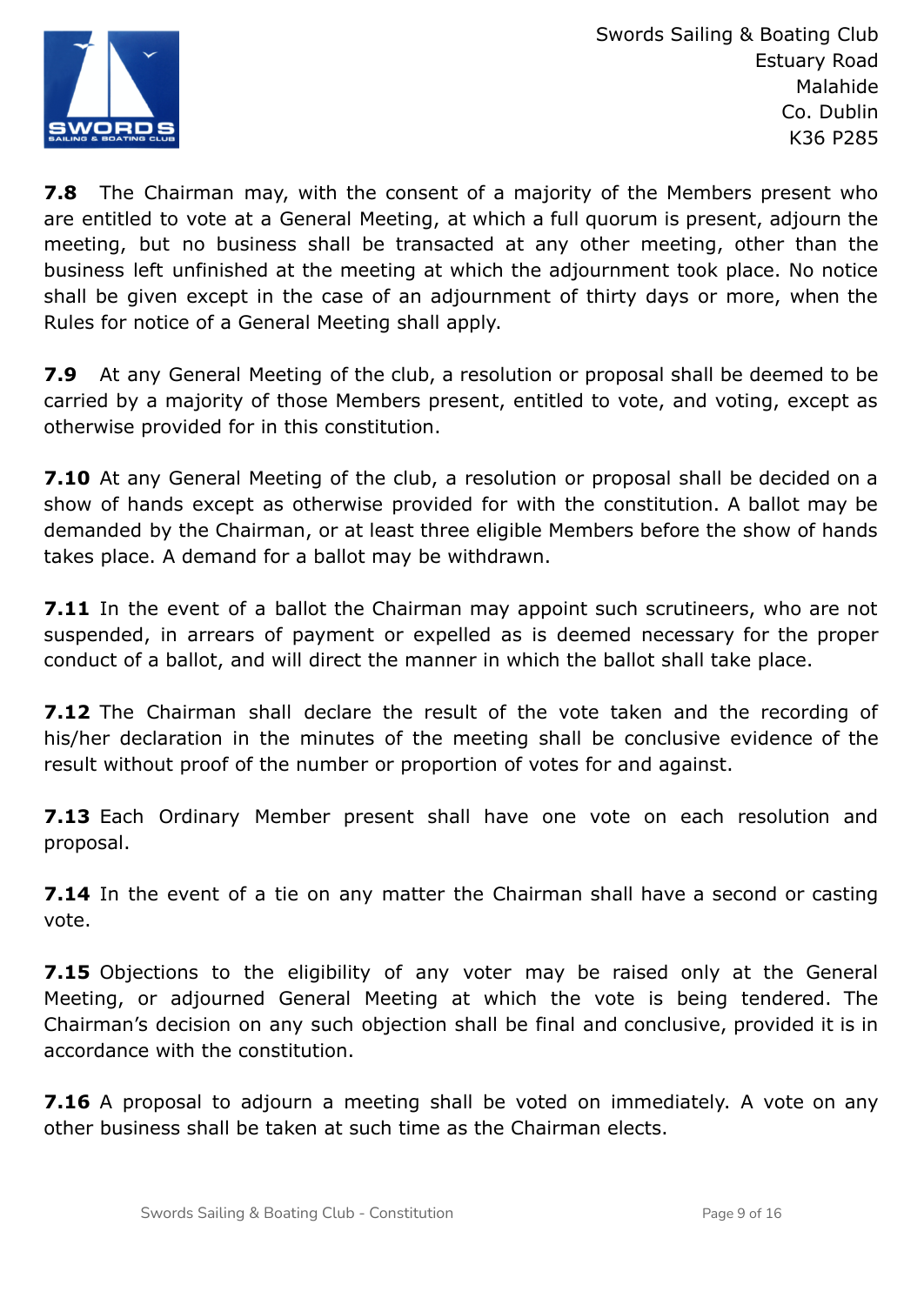

# **ARTICLE EIGHT: Election of the Committee**

**8.1** A register of Members shall be drawn up and maintained by the Committee.

**8.2** Every Ordinary or Honorary Member, who is entered in the register is eligible for election or appointment to the Committee or any Honorary Office of the club.

**8.3** The Hon. Officers and Committee shall retire at each Annual General Meeting. Outgoing Members are eligible for re-election if nominated as provided for in the constitution, and if otherwise eligible, except that the Office of Commodore shall not be held consecutively for more than three years by one member.

**8.4** The names of Members who have consented to stand for election to Hon. Office or to the Committee, together with the names of proposer and seconder who shall both be eligible Members, shall be given in writing to the Hon. Sec. at least seven days before the date of the Annual General Meeting. In the event of insufficient nominations being received, the Chairman of the Annual General Meeting shall invite nominations of consenting Members during the meeting, such nominations being proposed and seconded by eligible Members present.

**8.5** Election to all positions on the Committee shall be by ballot of the Ordinary Members present and entitled to vote at the Annual General Meeting. Election of Hon. Officers shall be by simple majority with the Chairman's casting vote deciding any tie. Election to ordinary Membership of the Committee shall be by means of a single ballot, in which the candidates receiving the highest number of votes shall be elected. In the event of a tie in such a manner that all the Committee positions are not filled, a further ballot shall take place with only the tied candidates as nominees. If necessary, further ballots shall be held until all positions are filled. In the event of an impasse the Chairman's casting vote shall decide the issue.

**8.6** Hon. Officers and Committee declared elected by the Chairman, shall hold office until the following Annual General Meeting unless a member resigns by giving fourteen days notice to the Hon. Sec., or a member fails to attend three consecutive scheduled meetings of the Committee without showing reasonable cause, in which event at the discretion of the Committee notice of resignation shall be deemed to have been given.

**8.7** In the event of resignation from the Committee during its term of office, the Committee may co-opt any member eligible under these Rules to fill the vacant position.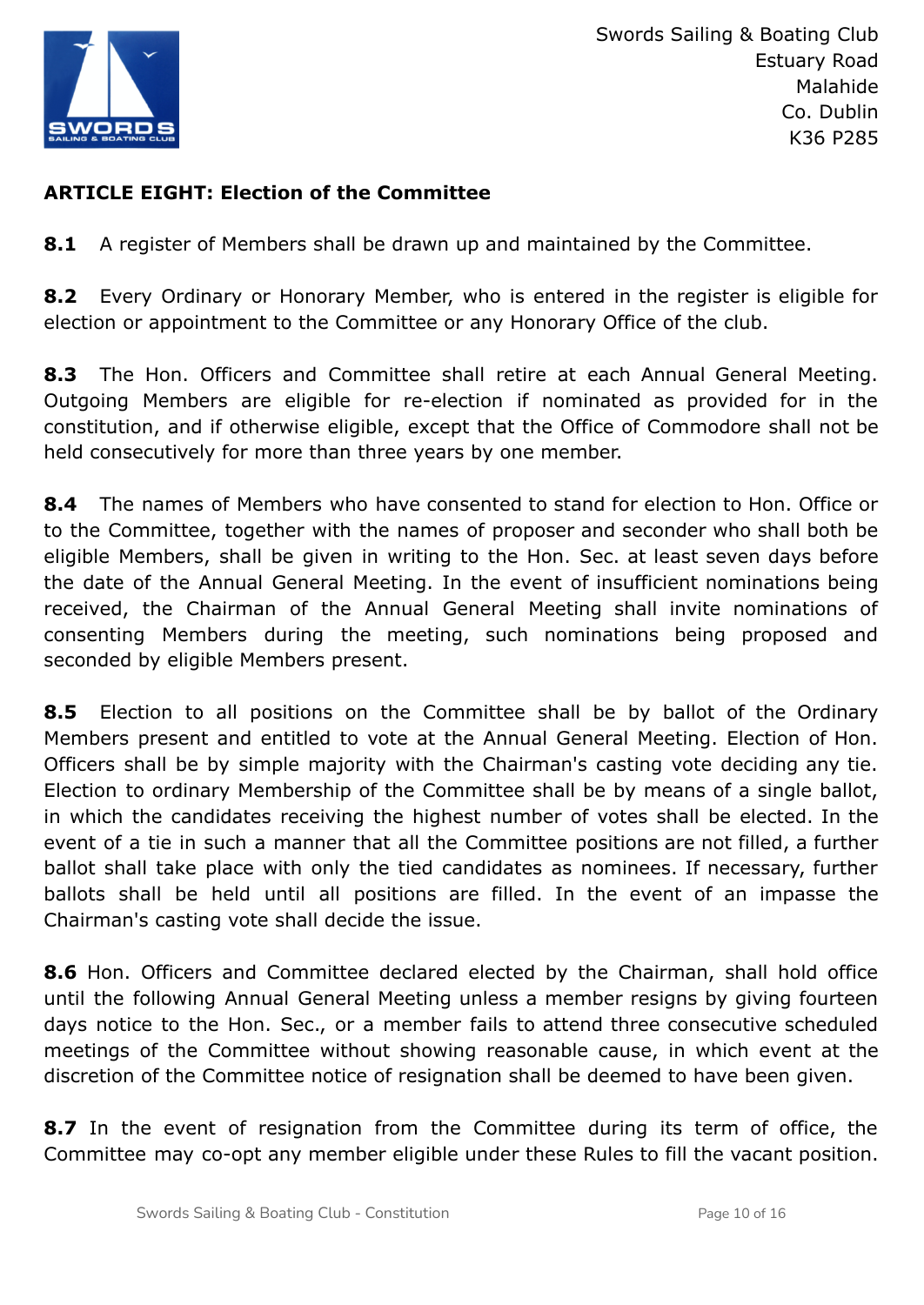

In the event of the resignation of the Commodore, the Committee shall elect a new Commodore from its Members at the time of resignation.

**8.8** Any member of the Committee may be removed from office by resolution carried by at least two-thirds majority at a Special General Meeting called for that purpose. If so removed, a replacement officer or Committee member shall be elected at the same Special General Meeting under these Rules as they apply.

# **ARTICLE NINE: Powers of the Committee**

**9.1** Except as otherwise provided in this constitution, the Committee shall have full authority to receive all income and pay all expenses incurred in the promoting, registering, and running of the club, and shall exercise all such powers of the club as are consistent with this constitution. The Committee shall carry out such directions as are given by valid resolution carried at a General Meeting, provided that no such direction shall invalidate any prior act of the Committee, which would have been valid in that direction had not been given.

**9.2** All cheques, promissory notes, drafts, bills of exchange, and negotiable instruments, and all receipts for monies paid to the club, shall be signed, drawn, accepted, endorsed or otherwise executed, as the case may be, by such person or persons and in such manner as the Committee shall by resolution determine.

**9.3** The Committee may exercise all the powers of the club to borrow money, and to mortgage or charge the undertakings and property, or any part thereof, and to issue debentures, debenture stocks, or other securities, whether outright or as security for any debt, liability or obligation of the club, provided that the total amount borrowed does not at anytime exceed two hundred times the current Annual Fee of an Ordinary

Member. Borrowings in excess of this amount may be made by the Committee provided that such action is pursuant to a valid resolution carried at a General Meeting and that Trustee approval as required by this constitution is given.

Such resolution shall specify the purpose of the transactions, the amount of money estimated to be involved, the terms on which such monies will be received, borrowed or expended, the security upon which any borrowings will be raised, and the time scale for the transactions. Details of the resolution shall be delivered to the Trustees at least twenty-eight days prior to the General Meeting.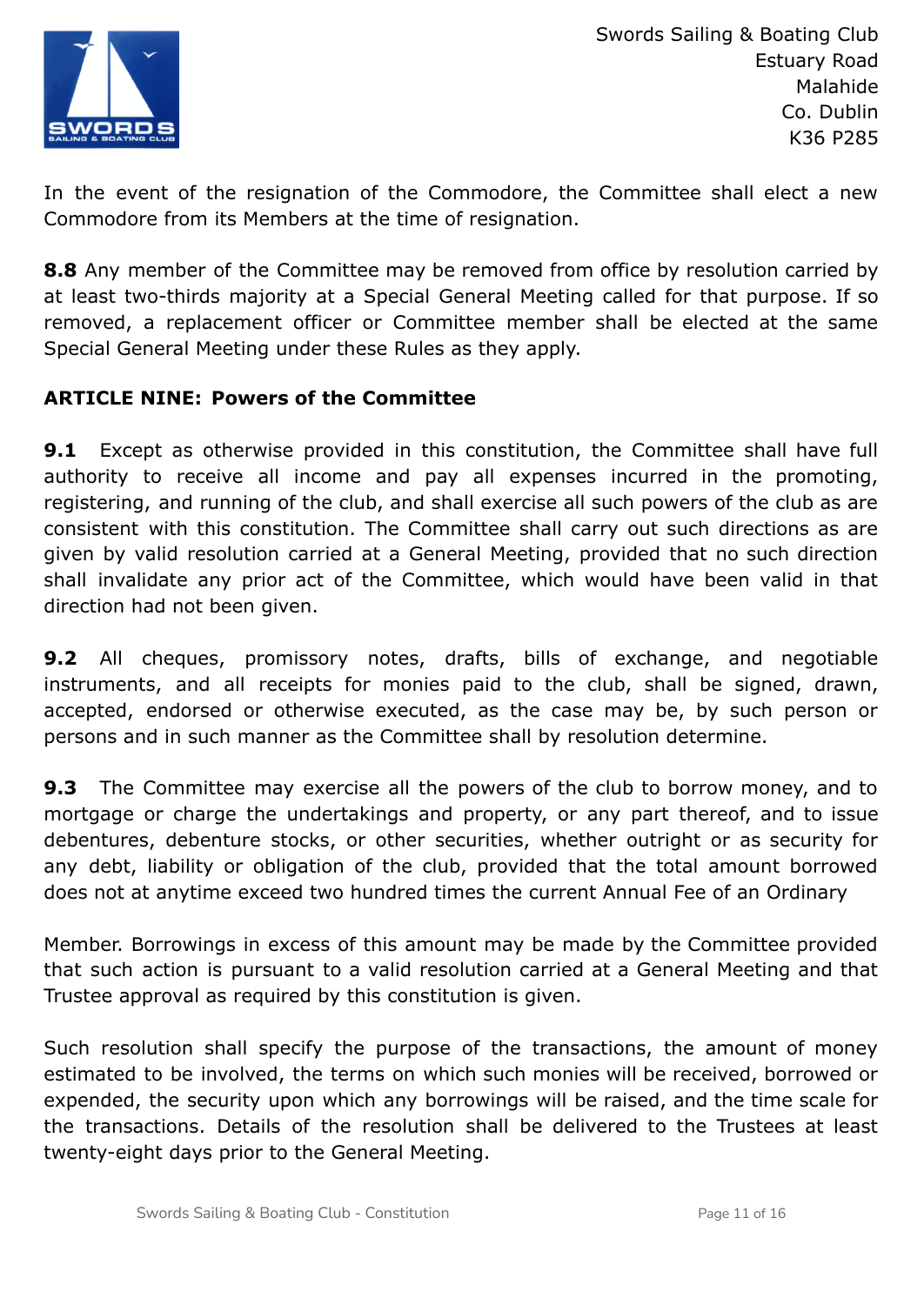

**9.4** A majority of Trustees may veto a resolution carried under Rule 9.3, above, if in their opinion the execution of such resolution is likely to lead to a dissolution of the club, club insolvency, or to bring the club into disrepute. The Trustees may also seek sufficient additional indemnity from the Members against any borrowing or undertaking specified in the resolution, and they shall determine the amount, form, and conditions such indemnity shall take. In the event that this indemnity is not given in full, or that a veto is invoked, the resolution shall be voided on foot of a written statement from the Trustees to the Committee. Notice of veto, or of demand for additional indemnity under this rule, shall be delivered by the Trustees to the Committee at least seven days prior to the General Meeting at which the resolution is to be put.

**9.5** All acts-done by any meeting of the Committee or of a Sub-Committee or by any person acting as a Committee member with the approval of the Committee, shall notwithstanding that it is afterwards discovered that there was some defect in the appointment of any such Committee member or person acting as aforesaid, or that they or any of them were disqualified, be valid as if every such person had been duly appointed and was qualified to be a Committee member.

**9.6** The Committee shall have power to make, amend, and repeal such Rules and regulations as they may deem necessary or convenient for the proper conduct and management of the club. These Rules include any additional Rules as detailed in the club's Rulebook. The Rulebook can be added to and amended by the Committee for the management of the club as they see fit from time to time. They can be further ratified at the club's Annual General Meetings if so required. In particular, but without prejudice to the generality of the foregoing, may by such Rules or regulations regulate:

- a. The use of the club's premises
- b. The time of opening of any club-house belonging to the club, or any part thereof;
- c. The terms as to payment or otherwise of admission of Members to participate in the benefit of any of the privileges of the club, and the use by Members of any of the property of the club;
- d. The admission of visitors to the premises and the benefits of the club;
- e. The Rules to be observed by Members or visitors to the club;
- f. The conduct of Members in relation to one another and any club employee;
- g. The setting aside of any part or parts of the club premises for any purpose;
- h. The agenda at General Meetings or any meeting of the Committee.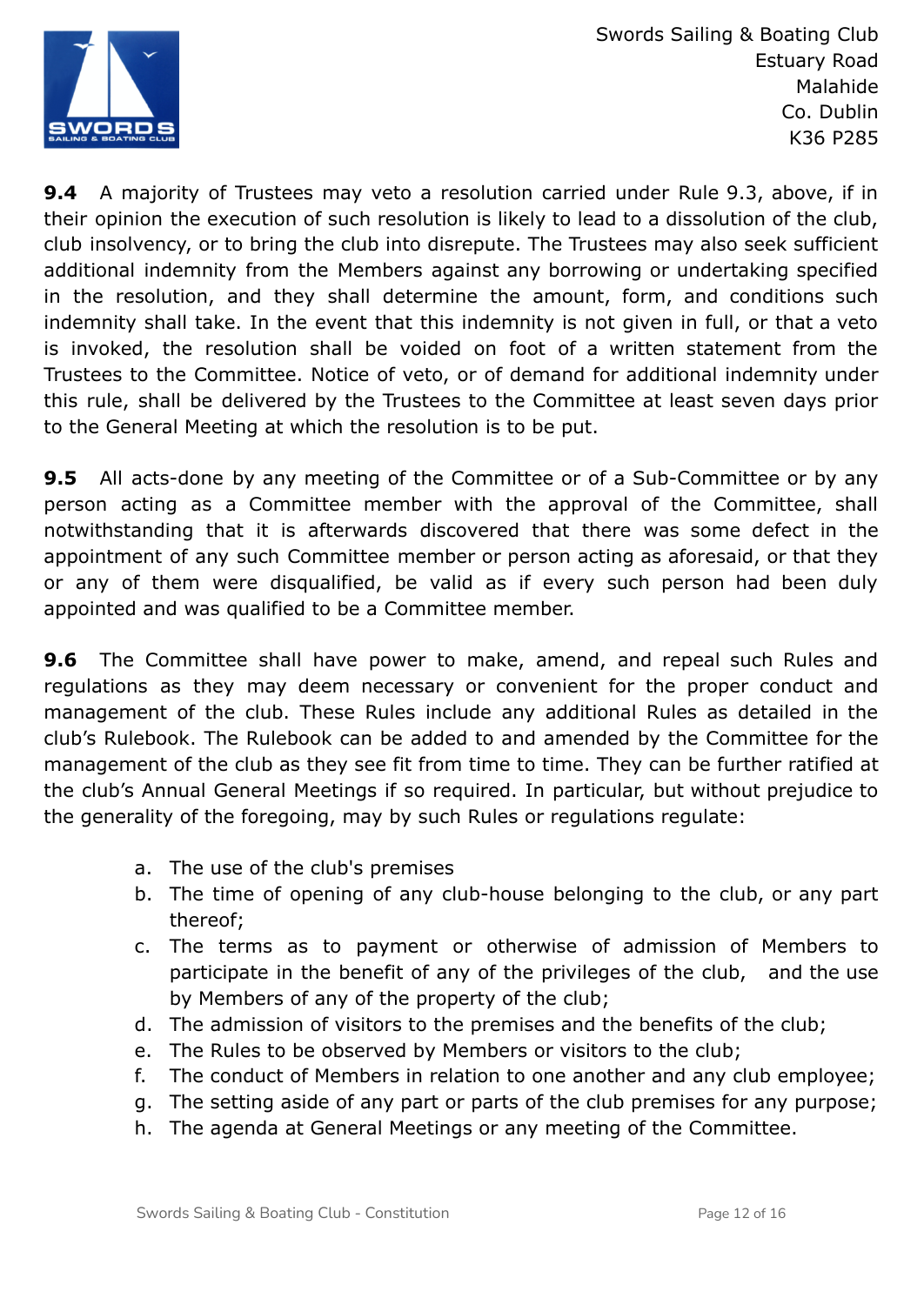

**9.7** The Committee shall inform all club Members of changes or additions to the club's constitution, Policies and Rules.

# **ARTICLE TEN: Accounts and Audit**

**10.1** The Committee shall have control and management of the club's finances, and shall cause to be kept true accounts of all sums of money received and expended by the Club, and the matters in respect of which the receipt and expenditure takes place, and all sales and purchases of goods by the club, and all assets and liabilities of the club.

10.2 The Hon. Treasurer shall normally have custody of the books of account and shall have the duty of ensuring that such are properly kept and up-to-date. Proper accounts shall be deemed to be kept if such books and accounts are kept as necessary to give a true and fair view of the state of the Club's affairs and to explain its transactions.

**10.3** Authorisation to inspect all or part of the accounts and books of the club, shall be at the discretion of the Committee, or of the club pursuant to a valid resolution passed at a General Meeting.

**10.4** The financial year of the club shall be from the 1st of October to the 30th September.

**10.5** The Hon. Treasurer shall submit to the Annual General Meeting, Income and expenditure accounts, balance sheets and reports for the preceding year, and the accuracy thereof shall be certified by an Honorary or professional auditor who shall be elected at the prior Annual General Meeting.

**10.6** The Hon. Treasurer shall cause a copy of the Annual Accounts and Auditor's Report thereon, to be circulated to the Trustees at least seven days before an Annual General Meeting.

# **ARTICLE ELEVEN: Ownership, Liability and Indemnity**

**11.1** The property of the club shall be vested in at least three Trustees, who shall be appointed by a resolution carried at a General Meeting, and who shall hold office until death or resignation, or if removed by a resolution carried by sixty-six per cent of the Members present and entitled to vote at a General Meeting.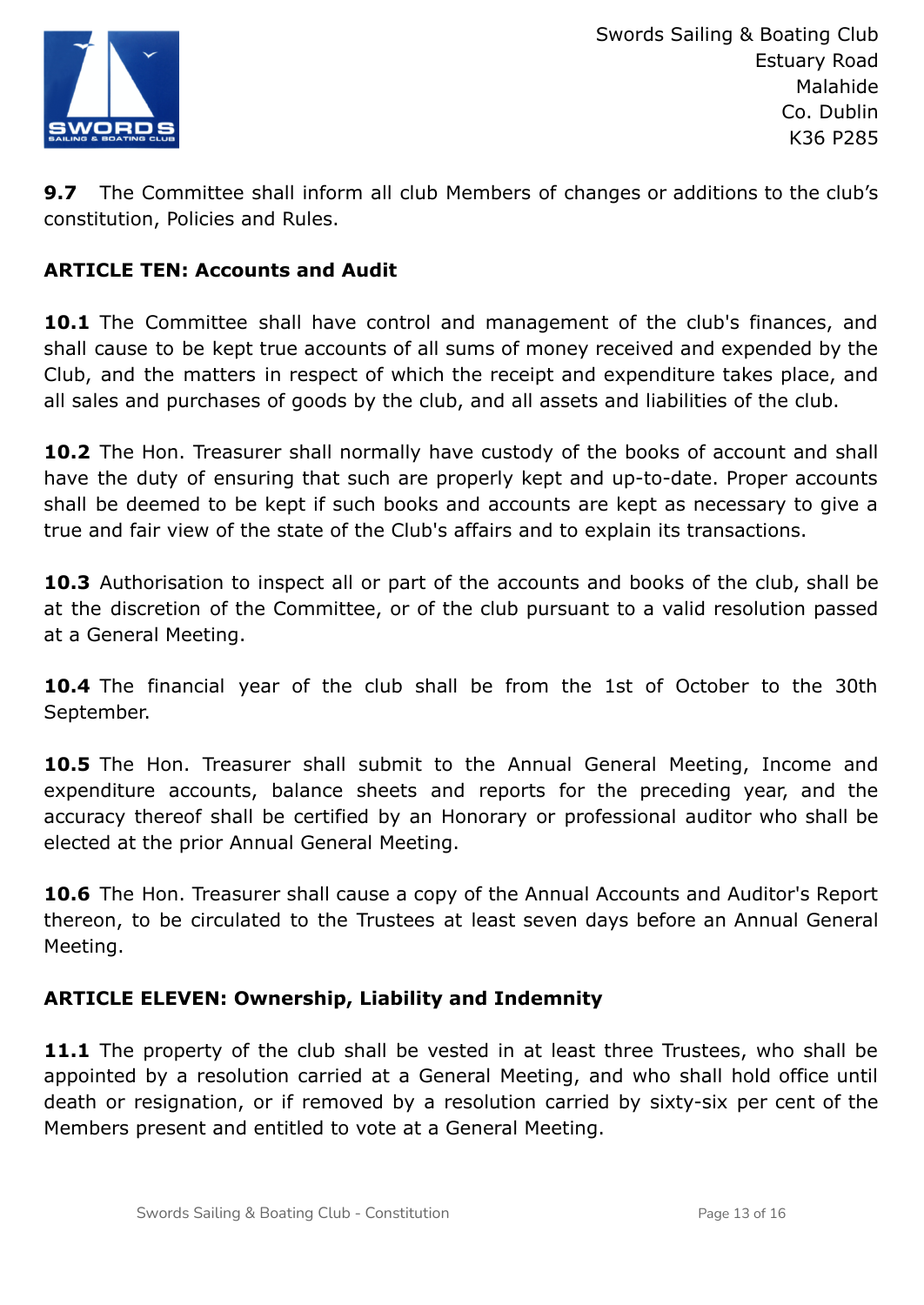

**11.2** In the event of the club becoming insolvent and unable to pay the Trustees the whole or any part of a sum or sums of money for which they may have been found liable in their capacity as Trustees of the club, the Trustees and each Trustee shall have the right to sue and recover from each member an equitable proportion of any such sum or sums. The Members upon whom this liability shall devolve, shall be those who were Ordinary Members on the date of the holding of the Annual General Meeting immediately prior to the date on which the club became insolvent, and those who became Ordinary Members since that meeting.

**11.3** Every Honorary Officer, (as defined in clause 6.2), of the club shall be indemnified by the club against, and it shall be the duty of the Committee to pay, all losses, costs, and expenses which any Honorary Officer may incur or become liable for, by reason of any contracts entered into, or any act or thing done by him/her as such Honorary Officer, or in anyway in the proper discharge of his/her duties as such Honorary Officer. The amount for which such indemnity is proved, shall immediately attach as a lien on the property of the club, and shall have priority of payment as between the Members and all other claims.

# **ARTICLE TWELVE: Miscellaneous Rule**

**12.1** The constitution shall not be repealed or amended nor shall new additions be enacted except at a General Meeting, where due notice has been given of such alteration. A majority of two-thirds of the Members present, entitled to vote and voting, shall be necessary to carry any resolution seeking amendment to this constitution.

**12.2** The titling, grouping, and numbering of this constitution shall have no significance other than the convenience and identification.

**12.3** It is hereby proposed and agreed that the lease of the club site at Yellow Walls, Malahide, dated 25th November 1981 between the Minister for Transport and Power and the Trustees of Swords Sailing and Boating Club named therein be adopted.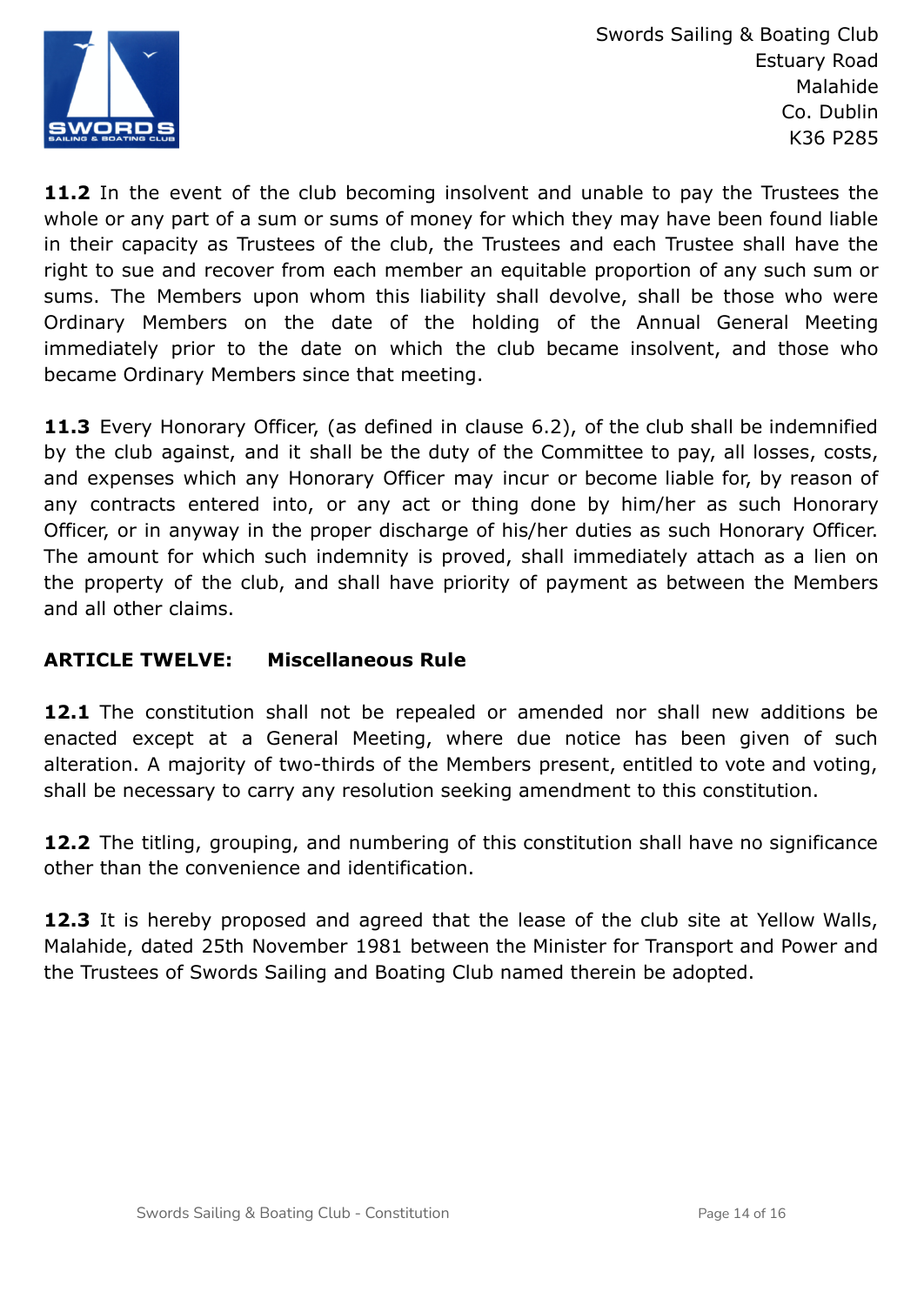

# **ARTICLE THIRTEEN: Trustees**

13.1 It is hereby proposed and agreed that the Trustees hereinafter named be confirmed in office.

|                | Donal Brennan, 49 Sonesta, Malahide Co. Dublin. K36 XW65. |
|----------------|-----------------------------------------------------------|
| Peter Smyth,   | 95 Grace Park Meadows, Dublin D09 H6N6.                   |
| Dermot Spain,  | 29 Sonesta, Malahide Co. Dublin K36 K735                  |
| Norbert Duffy, | 55 St. Columba's Rise, Swords. Co. Dublin K67 YOE7.       |

13.2 It is hereby proposed and agreed that the named trustees are afforded Honorary club Membership.